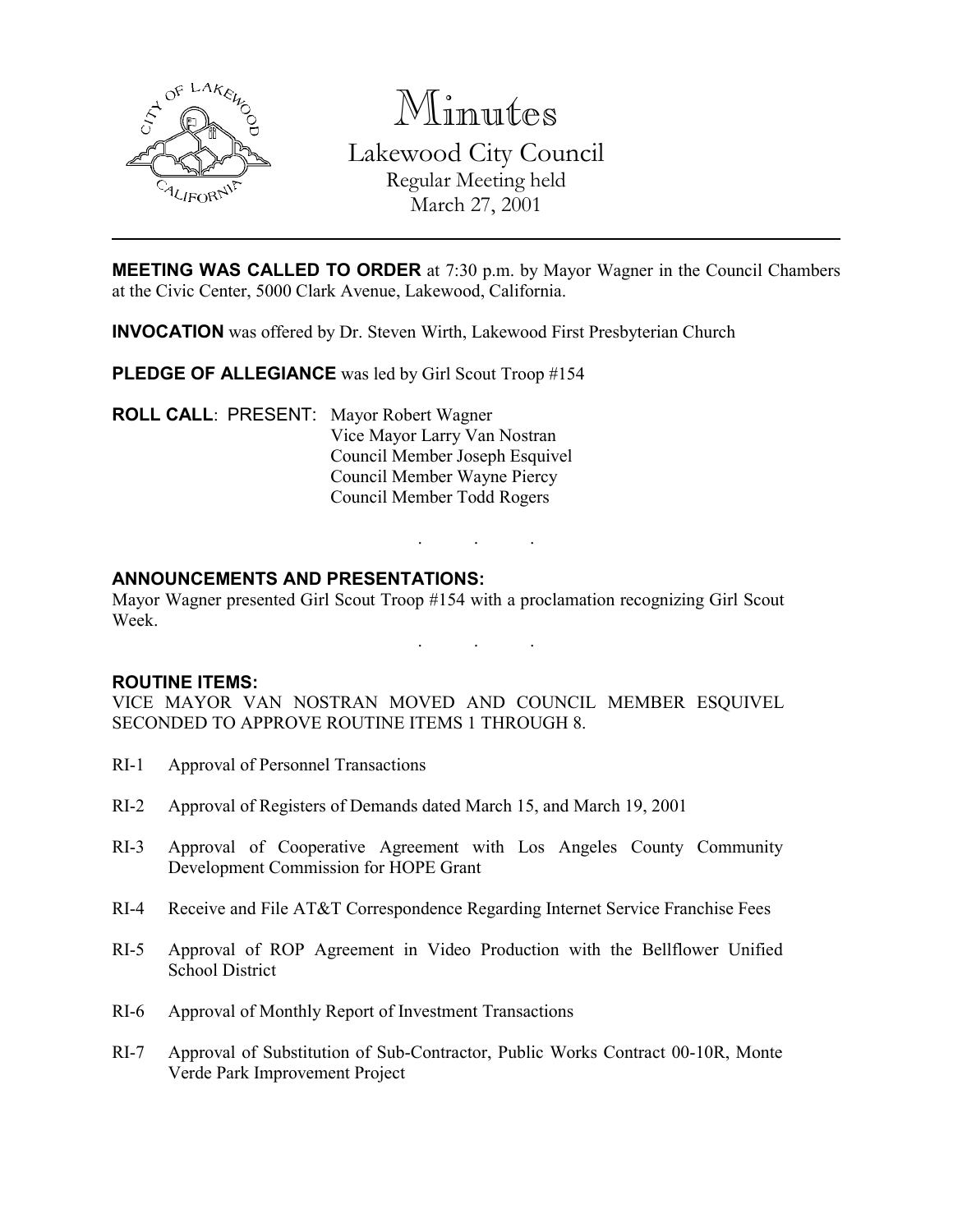#### ROUTINE ITEMS: Continued

RI-8 RESOLUTION NO. 2001-10; A RESOLUTION OF THE CITY COUNCIL OF THE CITY OF LAKEWOOD RESCINDING THE RESOLUTION ESTABLISHING A PHYSICALLY HANDICAPPED PERSONS DESIGNATED PARKING SPACE WITHIN THE CITY OF LAKEWOOD

UPON ROLL CALL VOTE, THE MOTION WAS APPROVED:

AYES: COUNCIL MEMBERS: Esquivel, Piercy, Van Nostran, Rogers and Wagner NAYS: COUNCIL MEMBERS: None

# 1.1 • AWARD OF BID FOR PUBLIC WORKS PROJECT NO. 01-1, MAYFAIR POOL EQUIPMENT REPLACEMENT PROJECT

 $\mathbf{r}$  .  $\mathbf{r}$  ,  $\mathbf{r}$  ,  $\mathbf{r}$  ,  $\mathbf{r}$  ,  $\mathbf{r}$  ,  $\mathbf{r}$ 

Lisa Rapp, Director of Public Works, presented an oral report based on the memorandum contained in the agenda packet and stated two bids had been received for the Mayfair Pool Equipment Replacement Project, with both bids exceeding the engineer's estimate and available funds budgeted for the project. She reported that the project was essentially divided into two phases, the replacement of the pool heater as Phase 1 and changing to a liquid chlorination system as Phase 2. She stated that in order for the heater replacement to be completed in time for the scheduled opening of the pool, it was recommended that all bids for the project be rejected and Phase 1 of the project be completed by the City's own work forces. Phase 2 would then be revised and re-bid at a later date. She noted that there was not sufficient time to re-bid Phase 1 and complete the work before the summer swim season began. It was the recommendation of staff that the City Council reject all bids for Public Works Contract No. 01-1 and adopt Resolution No. 2001-11 directing staff to complete the Phase 1 improvements with the City's own workforce.

RESOLUTION NO. 2001-11; A RESOLUTION OF THE CITY COUNCIL OF THE CITY OF LAKEWOOD REJECTING BIDS IN PUBLIC WORKS PROJECT NO. 01-1 AND AUTHORIZING A PORTION THEREOF TO BE PERFORMED BY CITY FORCES

Responding to a question from Council Member Van Nostran, the Public Works Director advised that Phase 1, the installation of the heater, was the less expensive of the two phases as Phase 2 would require a significant construction effort.

Council Member Rogers inquired if the delay of Phase 2 would cause any impacts on the swim season. Ms. Rapp responded by stating that while the replacement system would be more efficient and more economical, the current chlorination system had been in place for many years and would continue to meet needs throughout the swim season.

Mayor Wagner opened the public hearing at 7:40 p.m. and called for anyone in the audience wishing to address the City Council on this matter. There was no response.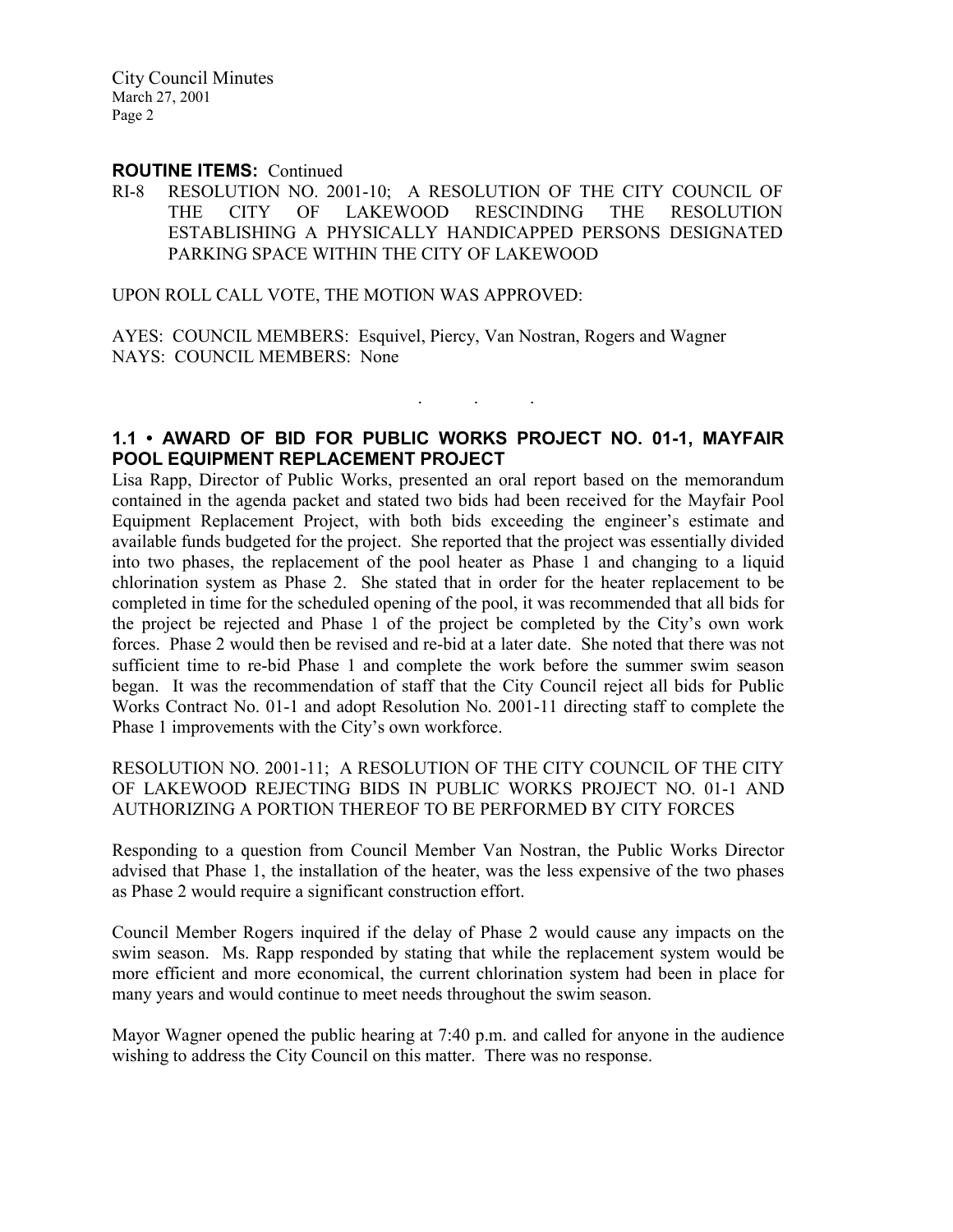# 1.1 • AWARD OF BID FOR PUBLIC WORKS PROJECT NO. 01-1, MAYFAIR POOL EQUIPMENT REPLACEMENT PROJECT - Continued

VICE MAYOR VAN NOSTRAN MOVED AND COUNCIL MEMBER PIERCY SECONDED TO APPROVE STAFF'S RECOMMENDATION AND ADOPT RESOLUTION NO. 2001-11. UPON ROLL CALL VOTE, THE MOTION WAS APPROVED:

AYES: COUNCIL MEMBERS: Esquivel, Piercy, Van Nostran, Rogers and Wagner NAYS: COUNCIL MEMBERS: None

## 1.2 • AWARD OF BID FOR PURCHASING BID 01-1, MAYFAIR POOL HEATER

. . .

The Director of Finance, Larry Schroeder, presented an oral report based on the memorandum contained in the agenda packet and reported that four bid packages had been distributed inviting bids for the purchase of a new, energy efficient, natural gas heater to be installed at Mayfair Pool. One sealed bid was received and was found to meet specifications. It was the recommendation of staff that the City Council authorize the purchase of a commercial swimming pool heater from Commercial Pools in the amount of \$16,309.

Mayor Wagner opened the public hearing at 7:44 p.m. and called for anyone in the audience wishing to address the City Council on this matter. There was no response.

COUNCIL MEMBER PIERCY MOVED AND COUNCIL MEMBER ESQUIVEL SECONDED TO CLOSE THE PUBLIC HEARING AND APPROVE STAFF'S RECOMMENDATION. UPON ROLL CALL VOTE, THE MOTION WAS APPROVED:

. . .

AYES: COUNCIL MEMBERS: Esquivel, Piercy, Van Nostran, Rogers and Wagner NAYS: COUNCIL MEMBERS: None

1.3 • DIGITAL SUBDIVISION MAP SUBMISSION

Community Development Director Chuck Ebner presented an oral report based on the memorandum contained in the agenda packet and reported the Los Angeles County Department of Public Works had requested the City consider the adoption of a Digital Subdivision Ordinance to require developers who process final tract and parcel maps to submit them in digital format. The process would require a developer to submit a digital graphic file on disk at the same time the mylar of the map was submitted. It was the recommendation of the Planning and Environment Commission that the City Council introduce Ordinance No. 2001-1.

ORDINANCE NO. 2001-1; AN ORDINANCE OF THE CITY COUNCIL OF THE CITY OF LAKEWOOD AMENDING THE SUBDIVISION ORDINANCE OF LAKEWOOD TO REQUIRE DIGITAL SUBMISSION OF FINAL TRACT AND PARCEL MAPS AND TO ESTABLISH FEES THEREFORE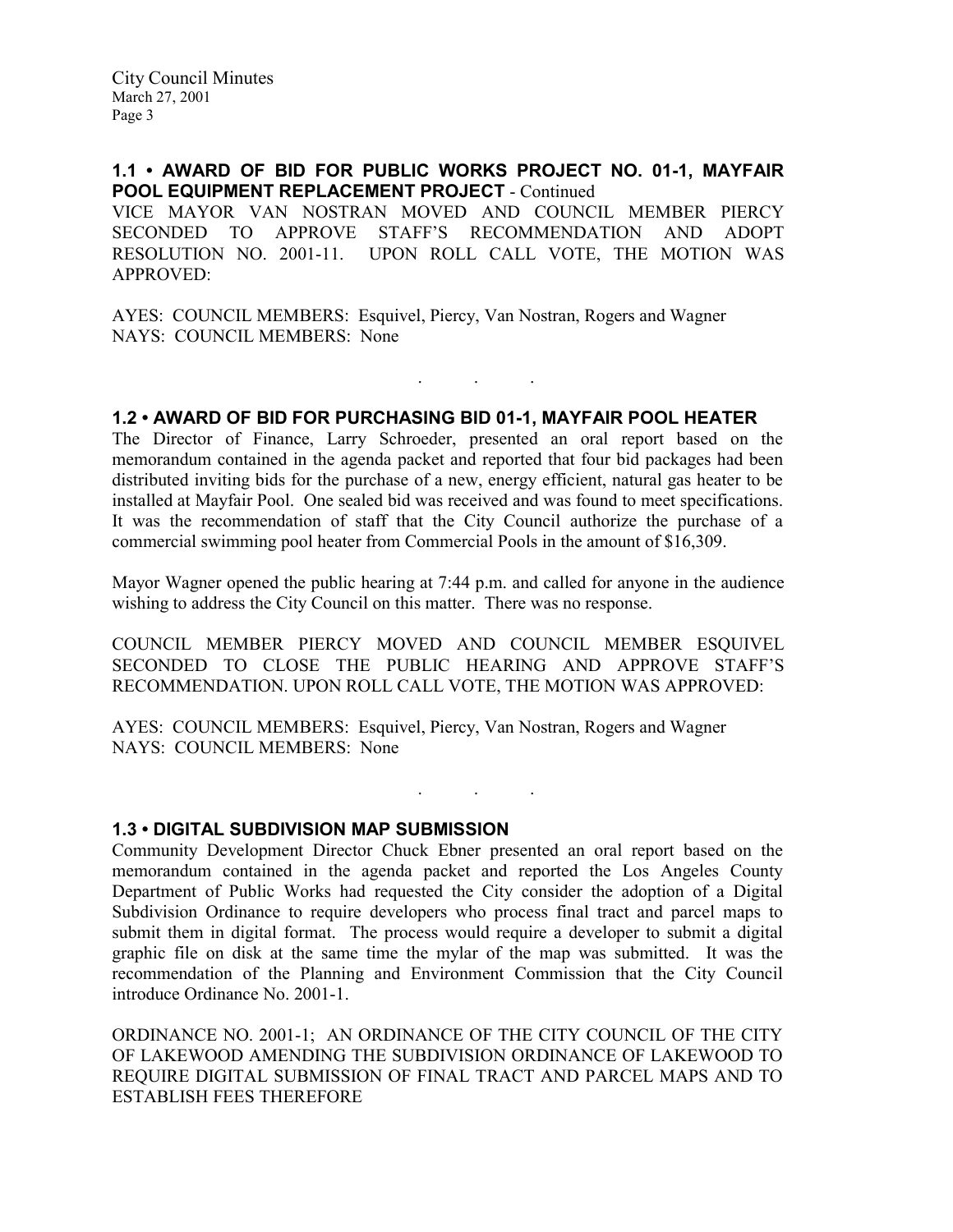# 1.3 • DIGITAL SUBDIVISION MAP SUBMISSION - Continued

Mayor Wagner opened the public hearing at 7:47 p.m. and called for anyone in the audience wishing to address the City Council on this matter. There was no response.

COUNCIL MEMBER ROGERS MOVED AND COUNCIL MEMBER PIERCY SECONDED TO CLOSE THE PUBLIC HEARING AND INTRODUCE ORDINANCE NO. 2001-1. UPON ROLL CALL VOTE, THE MOTION WAS APPROVED:

AYES: COUNCIL MEMBERS: Esquivel, Piercy, Van Nostran, Rogers and Wagner NAYS: COUNCIL MEMBERS: None

## 1.4 • AMENDMENT TO THE COMMUNITY DEVELOPMENT BLOCK GRANT ACTION PLAN FOR FY 2000

. The set of the set of the  $\mathcal{O}_\mathcal{A}$ 

The Director of Community Development presented an oral report based on the memorandum contained in the agenda packet and stated the City Council had previously approved the Action Plan for FY 2000, detailing how the City's Community Development Block Grant Funds would be expended. Staff was proposing that funds be reprogrammed from projects that had other funding sources, had been postponed or had remaining funds that could not be utilized within the fiscal year. The total amount, which would be reprogrammed to the Street Improvement Project, was \$191,250. It was the recommendation of staff that following a public hearing, the City Council approve the amendments to the Action Plan.

Mayor Wagner inquired about the Lakewood Business Development Program Revolving Loan Fund which had shown no activity and questioned what was being done to encourage participation. Mr. Ebner responded by stating that staff was working closely with the Greater Lakewood Chamber of Commerce and an Administrative Representative from the County to increase awareness within the business community and to formulate a mailing to businesses that would be likely candidates for the program.

Mayor Wagner opened the public hearing at 7:52 p.m. and called for anyone in the audience wishing to address the City Council on this matter. There was no response.

COUNCIL MEMBER PIERCY MOVED AND VICE MAYOR VAN NOSTRAN SECONDED TO CLOSE THE PUBLIC HEARING AND ACCEPT THE AMENDMENT TO THE ACTION PLAN. UPON ROLL CALL VOTE, THE MOTION WAS APPROVED:

AYES: COUNCIL MEMBERS: Esquivel, Piercy, Van Nostran, Rogers and Wagner NAYS: COUNCIL MEMBERS: None

. . .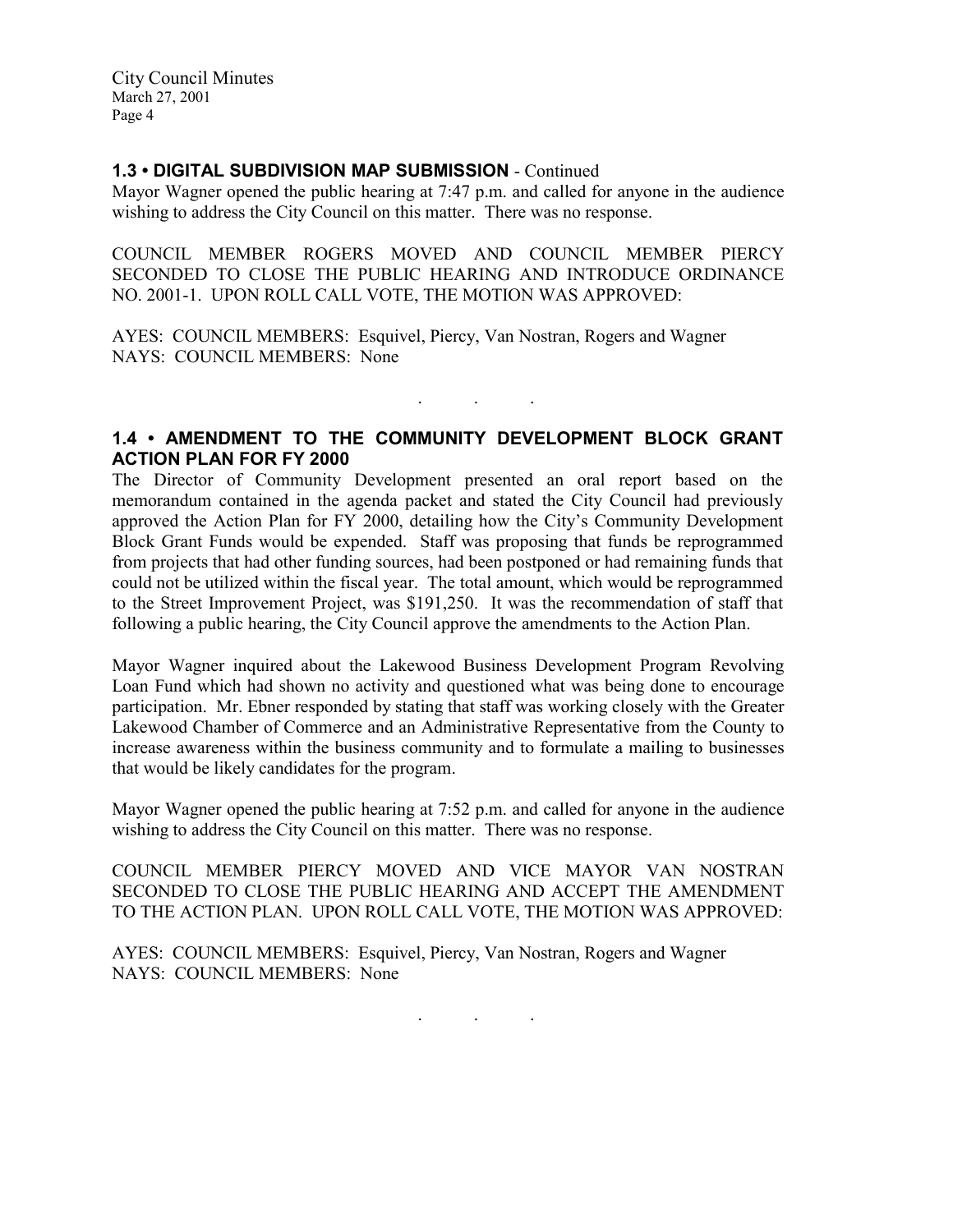# 1.5 • AWARD OF BID FOR PUBLIC WORKS PROJECT NO. 00-4, EMERGENCY WATER SYSTEM INTERCONNECT WITH THE SOUTHERN CALIFORNIA WATER COMPANY – CARSON STREET

The Public Works Director presented an oral report based on the memorandum contained in the agenda packet and reported twenty bids had been received for the construction of an emergency water system interconnect with the Southern California Water Company. The interconnect would provide an emergency water source in case of lack of supply in one system or the other, as in the case of a large demand for fire fighting. She noted that Southern California Water Company had entered into an agreement with the City to equally share the costs of engineering, design, construction and installation. It was the recommendation of staff that the City Council award a contract to Engineered Plumbing Incorporated in the amount of \$248,290.00 and authorize staff to approve a cumulative total of change orders not to exceed \$25,000.

Council Member Piercy, noting that interconnect projects had already been completed in other areas of the City, inquired how many interconnections were needed to protect Lakewood in an emergency situation. Water Resources Director Jim Glancy responded by stating that optimally there should be an interconnection in each corner of the system, meaning there should be one more with the City of Long Beach system in the northwest corner of the City.

Vice Mayor Van Nostran confirmed from Ms. Rapp that the project bid amount was under the engineer's estimate and within funding budgeted for the project.

Mayor Wagner opened the public hearing at 7:56 p.m. and called for anyone in the audience wishing to address the City Council on this matter. There was no response.

COUNCIL MEMBER ESQUIVEL MOVED AND VICE MAYOR VAN NOSTRAN SECONDED TO APPROVE STAFF'S RECOMMENDATION. UPON ROLL CALL VOTE, THE MOTION WAS APPROVED:

. . .

AYES: COUNCIL MEMBERS: Esquivel, Piercy, Van Nostran, Rogers and Wagner NAYS: COUNCIL MEMBERS: None

# 2.1 • ALLEY IMPROVEMENTS BEHIND LAKEWOOD SQUARE

The Finance Director presented an oral report based on the memorandum contained in the agenda packet and stated it was necessary to amend the agreement between the City and the Redevelopment Agency for the Construction of Public Improvements to provide for improvements to the alley behind Lakewood Square, located on the west side of Lakewood Boulevard, between Del Amo Boulevard and Candlewood Street. It was the recommendation of staff that the City Council approve the third amendment to the agreement and adopt Resolution No. 2001-12 making findings and determinations with respect to the construction of the project.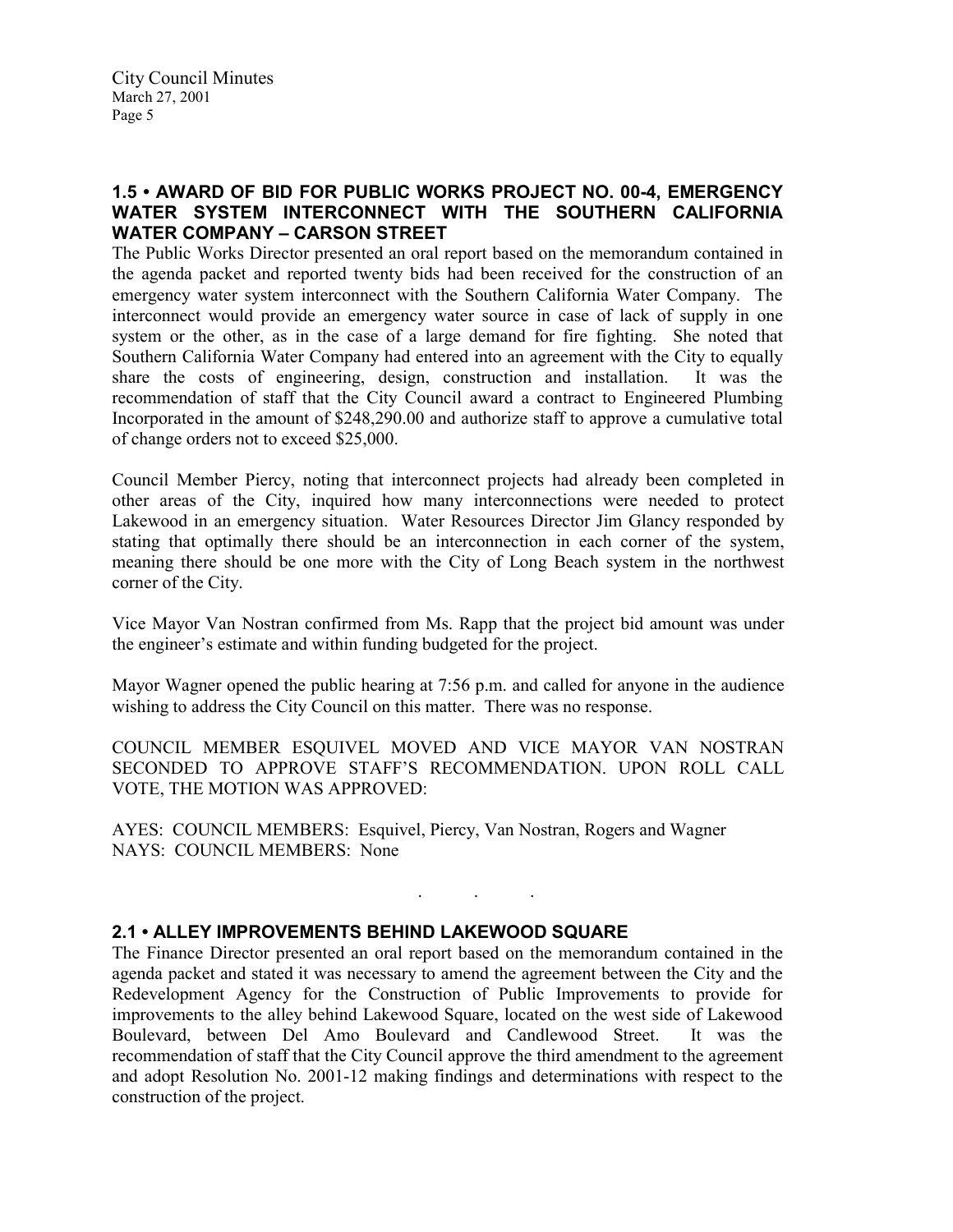2.1 • ALLEY IMPROVEMENTS BEHIND LAKEWOOD SQUARE - Continued RESOLUTION NO. 2001-12; A RESOLUTION OF THE CITY COUNCIL OF THE CITY OF LAKEWOOD MAKING FINDINGS AND DETERMINATIONS WITH RESPECT TO THE CONSTRUCTION OF CERTAIN PUBLIC IMPROVEMENTS OF BENEFIT TO THE LAKEWOOD REDEVELOPMENT PROJECT NO. 1 AND APPROVING AND AUTHORIZING EXECUTION OF A THIRD AMENDMENT TO REIMBURSEMENT AGREEMENT FOR THE CONSTRUCTION OF PUBLIC IMPROVEMENTS BETWEEN THE LAKEWOOD REDEVELOPMENT AGENCY AND THE CITY OF LAKEWOOD

Responding to a question from Vice Mayor Van Nostran, the Public Works Director stated that the alley was not wide enough to be considered a street but the improvements had been designed to withstand even heavy usage.

COUNCIL MEMBER PIERCY MOVED AND COUNCIL MEMBER ROGERS SECONDED TO ADOPT RESOLUTION NO. 2001-12. UPON ROLL CALL VOTE, THE MOTION WAS APPROVED:

AYES: COUNCIL MEMBERS: Esquivel, Piercy, Van Nostran, Rogers and Wagner NAYS: COUNCIL MEMBERS: None

COUNCIL MEMBER ESQUIVEL MOVED AND COUNCIL MEMBER ROGERS SECONDED TO APPROVE STAFF'S RECOMMENDATION. UPON ROLL CALL VOTE, THE MOTION WAS APPROVED:

AYES: COUNCIL MEMBERS: Esquivel, Piercy, Van Nostran, Rogers and Wagner NAYS: COUNCIL MEMBERS: None

2.2 • INTERIM URGENCY ZONING ORDINANCE PERTAINING TO SWAP MEETS

. . .

The Director of Community Development presented an oral report based on the memorandum contained in the agenda packet and stated that Lakewood currently had no regulations within its municipal code pertaining to swap meets. Since preliminary study indicated that swap meets had a potential to be detrimental uses if not properly regulated, an ordinance had been prepared by the City Attorney which would establish a moratorium on that type of development pending a study by the Planning and Environment Commission. It was the recommendation of staff that the City Council adopt Ordinance No. 2001-2 as an urgency ordinance to establish a moratorium on the development of swap meets.

ORDINANCE NO. 2001-2; AN ORDINANCE OF THE CITY COUNCIL OF THE CITY OF LAKEWOOD PROHIBITING THE ESTABLISHMENT OF ANY SWAP MEET BUSINESS WITHIN THE CITY PENDING COMPLETION OF A STUDY AND REPORT BY THE PLANNING AND ENVIRONMENT COMMISSION PERTAINING TO THE PROPER ZONE CLASSIFICATION OR CONDITIONS OF USE FOR EITHER INDOOR OR OUTDOOR SWAP MEETS, AS AN INTERIM ZONING ORDINANCE, AND SETTING FORTH FACTS CONSTITUTING THE SAME AS AN URGENCY ORDINANCE was read by title by the City Clerk.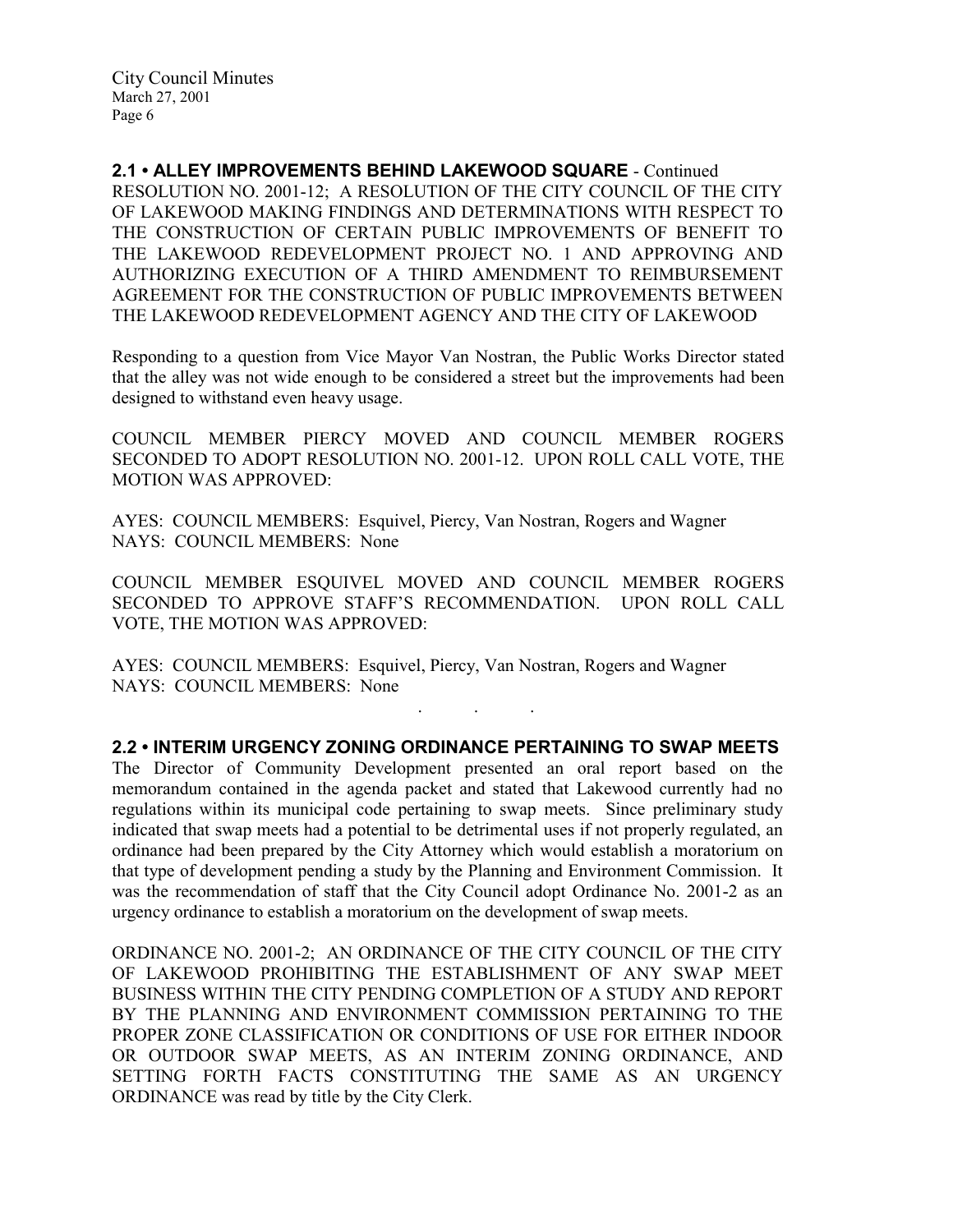2.2 • INTERIM URGENCY ZONING ORDINANCE PERTAINING TO SWAP MEETS VICE MAYOR VAN NOSTRAN MOVED AND COUNCIL MEMBER PIERCY SECONDED TO WAIVE FURTHER READING OF ORDINANCE NO. 2001-2. UPON ROLL CALL VOTE, THE MOTION WAS APPROVED:

AYES: COUNCIL MEMBERS: Esquivel, Piercy, Van Nostran, Rogers and Wagner NAYS: COUNCIL MEMBERS: None

VICE MAYOR VAN NOSTRAN MOVED AND COUNCIL MEMBER ROGERS SECONDED TO INTRODUCE ORDINANCE NO. 2001-2. UPON ROLL CALL VOTE, THE MOTION WAS APPROVED:

AYES: COUNCIL MEMBERS: Esquivel, Piercy, Van Nostran, Rogers and Wagner NAYS: COUNCIL MEMBERS: None

VICE MAYOR VAN NOSTRAN MOVED AND COUNCIL MEMBER ROGERS SECONDED TO ADOPT ORDINANCE NO. 2001-2. UPON ROLL CALL VOTE, THE MOTION WAS APPROVED:

AYES: COUNCIL MEMBERS: Esquivel, Piercy, Van Nostran, Rogers and Wagner NAYS: COUNCIL MEMBERS: None

At 8:04 p.m., the Regular Meeting of the City Council was recessed for the Meetings of the Lakewood Redevelopment Agency and the Lakewood Housing Authority. At 8:25 p.m., the City Council Meeting was reconvened.

 $\mathbf{r}$  .  $\mathbf{r}$  ,  $\mathbf{r}$  ,  $\mathbf{r}$  ,  $\mathbf{r}$  ,  $\mathbf{r}$  ,  $\mathbf{r}$  ,  $\mathbf{r}$ 

. . .

. . .

**ORAL COMMUNICATIONS: None** 

CLOSED SESSIONS:

1) The City Council recessed to a closed session pursuant to Government Code §54957.6 to meet with labor negotiator, City Manager Howard Chambers, regarding employee benefits and compensation.

2) Based upon the confidential written report of the City Attorney, the City Council recessed to a closed session to confer with or receive advice from its legal counsel pursuant to Government Code  $\S 54956.9(c)$ , regarding facts and circumstances to consider in deciding whether to initiate litigation in one case.